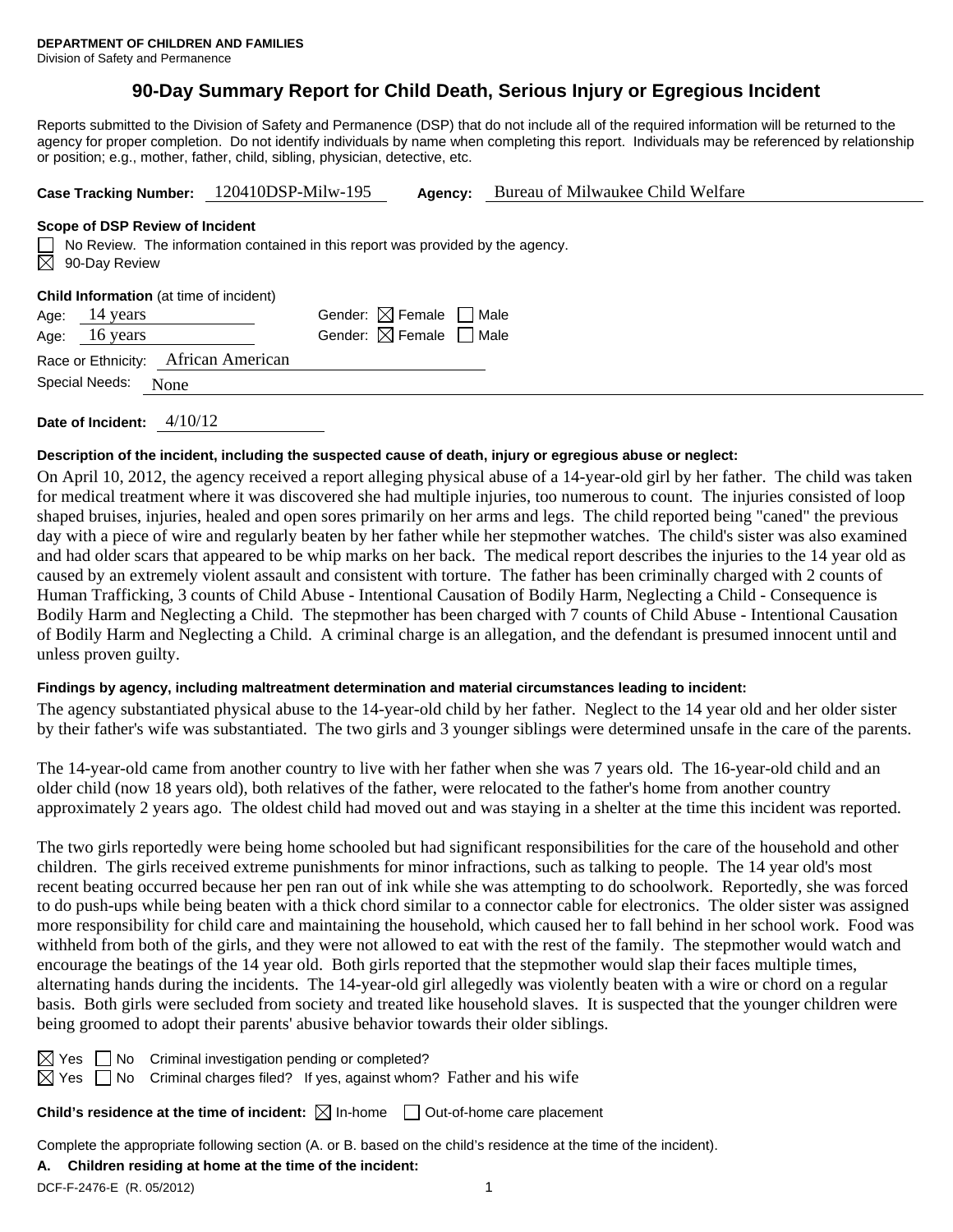**Description of the child's family** (includes household members, noncustodial parent and other children that have visitation with the child and / or in the child's family home):

The household was headed by the father and his wife. The father and his wife had 3 younger children together. The 14 and 16 year olds allegedly were related to the father when brought here from another country. Reportedly, the father adopted the 16-year-old girl, and the 14-year-old girl is his biological child. Another child, 18 years old and also a relative of the father, was also brought here from another country, reportedly having to leave behind her baby. The oldest child had moved out of the home at the time of the report on this incident.

**Yes**  $\boxtimes$  **No** Statement of Services: Were services under ch. 48 or ch. 938 being provided to the child, any member of the child's family or alleged maltreater at the time of the incident, including any referrals received by the agency or reports being investigated at time of incident?

## **If "Yes", briefly describe the type of services, date(s) of last contact between agency and recipient(s) of those services, and the person(s) receiving those services:**

N/A

**Summary of all involvement in services as adults under ch. 48 or ch. 938 by child's parents or alleged maltreater in the previous five years:** (Does not include the current incident.) See following section

#### **Summary of actions taken by the agency under ch. 48, including any investigation of a report or referrals to services involving the child, any member of the child's family living in this household and the child's parents and alleged maltreater.** (Does not include the current incident.)

(Note: Screened out reports listed in this section may include only the date of the report, screening decision, and if a referral to services occurred at Access. Reports that do not constitute a reasonable suspicion of maltreatment or a reason to believe that the child is threatened with harm are not required to be screened in for an initial assessment, and no further action is required by the agency.) On 10/29/08 a report alleging physical abuse to the 14 year old by her stepmother was screened in and assessed. Maltreatment was unsubstantiated and the child was determined safe. The agency closed the case.

## **Summary of any investigation involving the child, any member of the child's family and alleged maltreater conducted under ch. 48 or ch. 938 and any services provided to the child and child's family since the date of the incident:**

The agency screened in the report alleging physical abuse to the 14-year-old child. Physical abuse and neglect to the 14 year old and neglect to the 16 year old were substantiated. The girls and their younger sibling were determined unsafe in the care of the parents. The 14 year old described her life as, "I feel like I am living in a cage." One of the younger children began emulating his mother's treatment of the girls. The agency placed the children into foster care. The family receives Ongoing Services case management from the agency. In addition to CPS and law enforcement, the FBI and Immigration Code Enforcement were also involved in this case.

# **B. Children residing in out-of-home (OHC) placement at time of incident:**

**Description of the OHC placement and basis for decision to place child there:** 

### **Description of all other persons residing in the OHC placement home:**

**Licensing history:** Including type of license, duration of license, summary of any violations by licensee or an employee of licensee that constitutes a substantial failure to protect and promote the welfare of the child.

| Summary of any actions taken by agency in response to the incident: (Check all that apply.) |                                                      |   |                                                   |  |  |
|---------------------------------------------------------------------------------------------|------------------------------------------------------|---|---------------------------------------------------|--|--|
| $\boxtimes$                                                                                 | Screening of Access report                           |   | Attempted or successful reunification             |  |  |
| $\Box$                                                                                      | Protective plan implemented                          |   | Referral to services                              |  |  |
|                                                                                             | Initial assessment conducted                         |   | Transportation assistance                         |  |  |
| $\Box$                                                                                      | Safety plan implemented                              |   | Collaboration with law enforcement                |  |  |
|                                                                                             | Temporary physical custody of child                  |   | Collaboration with medical professionals          |  |  |
| ⊠                                                                                           | Petitioned for court order / CHIPS (child in need of |   | Supervised visitation                             |  |  |
|                                                                                             | protection or services                               | M | Case remains open for services                    |  |  |
| $\boxtimes$                                                                                 | Placement into foster home                           |   | Case closed by agency                             |  |  |
| $\Box$                                                                                      | Placement with relatives                             |   | Initiated efforts to address or enhance community |  |  |
| 冈                                                                                           | Ongoing Services case management                     |   | collaboration on CA/N cases                       |  |  |